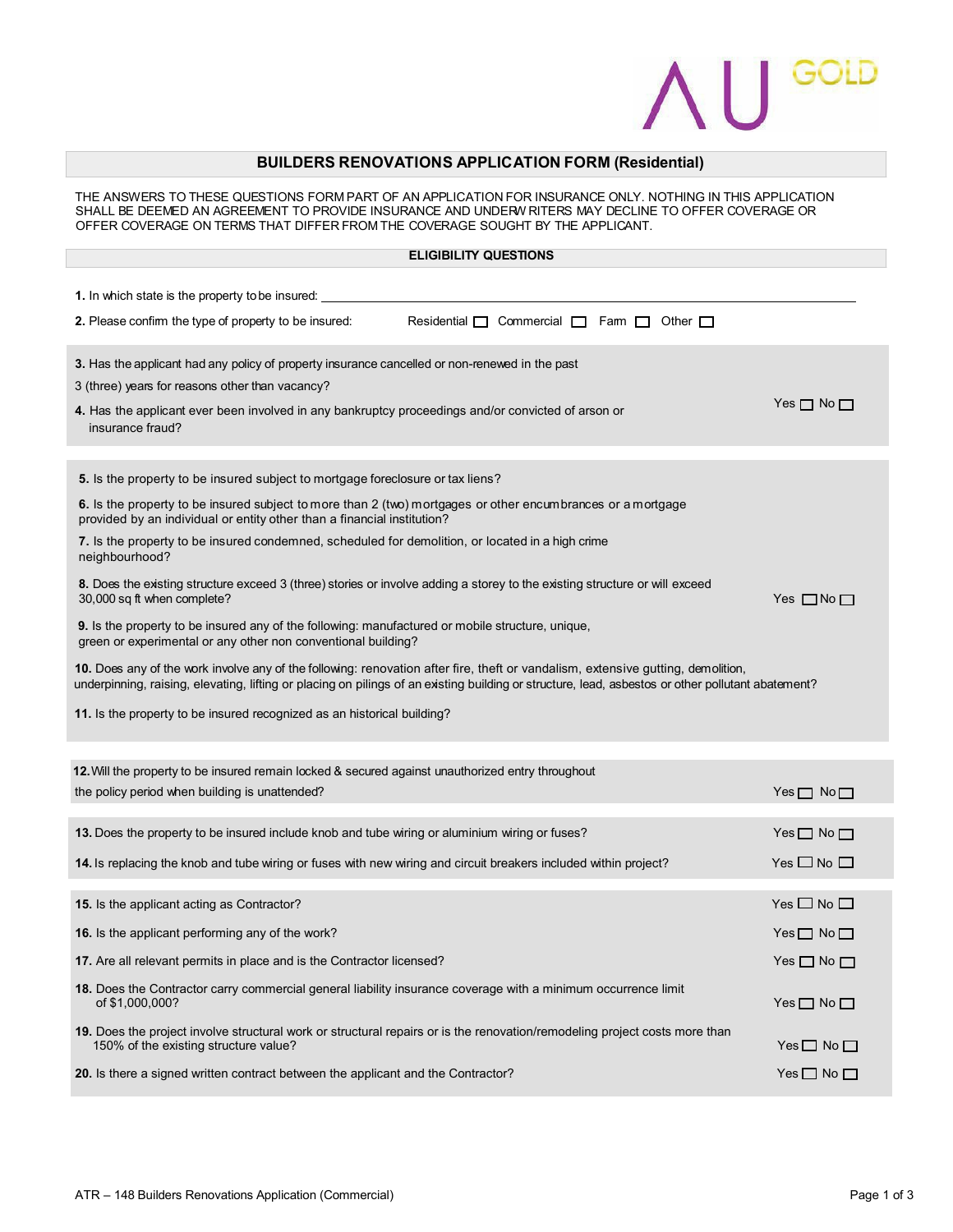| <b>APPLICANT DETAILS</b>                                                                                                                                                                                                                                                                 |
|------------------------------------------------------------------------------------------------------------------------------------------------------------------------------------------------------------------------------------------------------------------------------------------|
|                                                                                                                                                                                                                                                                                          |
| State <b>State</b> State <b>State</b> State <b>State</b> State State State State State State State State State State State State State State State State State State State State State State State State State State State State State State                                             |
| Telephone_<br>a series and the control of the control of the control of the control of the control of the control of the control of the control of the control of the control of the control of the control of the control of the control of                                             |
| Address of Property to be Insured: Note that the state of the state of the state of the state of the state of the state of the state of the state of the state of the state of the state of the state of the state of the stat                                                           |
|                                                                                                                                                                                                                                                                                          |
| Name and Address of Retail Broker:                                                                                                                                                                                                                                                       |
| <b>Example 2</b> Separate 2 Separate 2 Separate 2 Separate 2 Separate 2 Separate 2 Separate 2 Separate 2 Separate 2 Separate 2 Separate 2 Separate 2 Separate 2 Separate 2 Separate 2 Separate 2 Separate 2 Separate 2 Separate 2 S<br>State                                             |
| <b>CONTACT DETAILS</b>                                                                                                                                                                                                                                                                   |
|                                                                                                                                                                                                                                                                                          |
|                                                                                                                                                                                                                                                                                          |
| <b>COVERAGE AND PROPERTY DETAILS</b>                                                                                                                                                                                                                                                     |
| 21. Period of Insurance: 3 Months 06 Months 09 Months 0 Annual 0<br>22. Enter Protection Class: <u>_________________________</u>                                                                                                                                                         |
|                                                                                                                                                                                                                                                                                          |
| 24. Total Square Footage of Proposed Final Structure: __________________________                                                                                                                                                                                                         |
| 25. Construction Type: Fire Resistive □ Frame □ Joisted Masonry □ Masonry Non Combustible □ Modified Fire Resistive □ Non Combustible □                                                                                                                                                  |
| 26. Age of Building or last full utility upgrade in (full upgrade refers to upgraded electrics, heating and plumbing): 0-30 Years□ 31-50 Years□ 51-75 Years□                                                                                                                             |
| 27. Are there any Other Structures to be insured: Yes $\Box$ No $\Box$                                                                                                                                                                                                                   |
|                                                                                                                                                                                                                                                                                          |
| 30. Do you require Personal Property: Yes □ No □                                                                                                                                                                                                                                         |
| <b>32.</b> Number of Floors:                                                                                                                                                                                                                                                             |
| 33. Wind Hail Deductible per occurrence: \$1,000 □ \$2,500 □ \$5,000 □ \$7,500 □ \$10,000 □ \$15,000 □ \$25,000 □                                                                                                                                                                        |
| $$1,000$ $\Box$ \$2,500 $\Box$ \$5,000 $\Box$ \$7,500 $\Box$ \$10,000 $\Box$ \$15,000 $\Box$ \$25,000 $\Box$<br><b>34. All Other Perils Deductible:</b>                                                                                                                                  |
| 35. Type of Quote: DP1□DP3□                                                                                                                                                                                                                                                              |
| 36. Estimated Renovation or Construction Work Project Costs:                                                                                                                                                                                                                             |
| 37. What CGL Limit carried by the Contractor:<br>300k □ 500k □ 1m □                                                                                                                                                                                                                      |
| 38. Is Vandalism and Malicious Mischief cover required: Yes $\Box$ No $\Box$ 39. Do you wish to buy coverage for Theft of Building Materials: Yes $\Box$ No $\Box$                                                                                                                       |
| 40. Premises Liability:<br>Yes $\square$ No $\square$                                                                                                                                                                                                                                    |
| 41. Premises Liability Limits: \$25,000 □ \$50,000 □ \$100,000 □ \$300,000 □ \$500,000 □ \$1,000,000 □                                                                                                                                                                                   |
| 42. How often is the building to be insured inspected by the applicant or the applicant's representative:<br>Daily □Weekly □ Monthly □ Other □ Living Onsite □                                                                                                                           |
| <b>43.</b> W hich Utilities are operational:<br>Electric Only $\Box$ Water Only $\Box$ Electric and Water $\Box$ None $\Box$                                                                                                                                                             |
| 44. Please select type of Security at Location to be insured: Fenced and/or Gated $\Box$ Automatic Sprinkler System $\Box$ Guarded $\Box$<br>Active Central Station Fire Alam $\Box$ Active Central Station Burglar System $\Box$ Lighting on Property Location $\Box$<br>None $\square$ |
| 45. Have there been any insured or uninsured losses or claims at the property to be insured: Yes $\square$ No $\square$                                                                                                                                                                  |
| Describe all prior losses or claims including the date, the nature or occurrence, the status, the amount, and whether the damage has been<br>repaired:                                                                                                                                   |